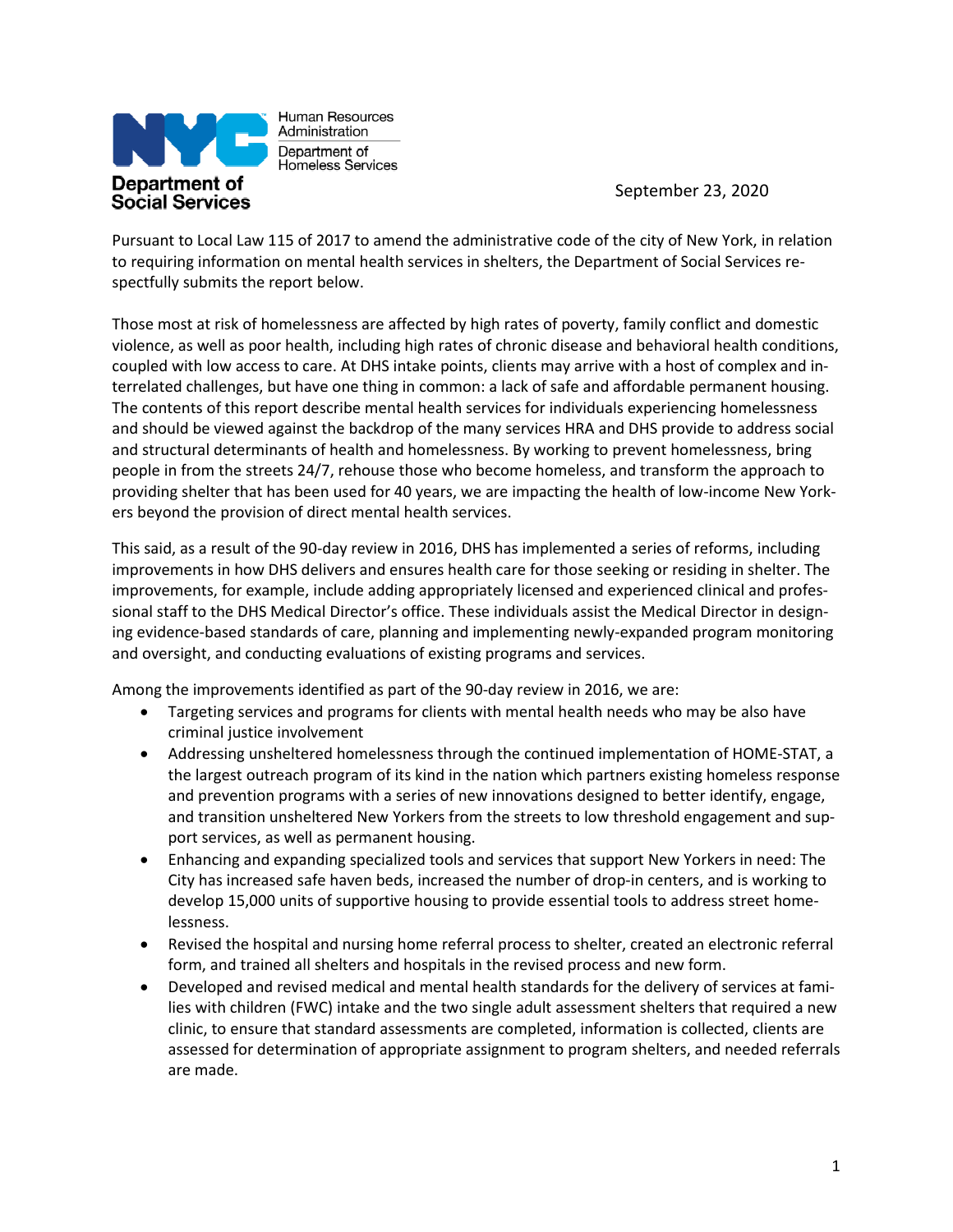• We continue to conduct ongoing analyses of individuals experiencing homelessness and their need for healthcare services to help us better serve this population.

High-quality transitional housing is far more than just a room to sleep in or a roof over one's head. At these sites, we work in partnership with experienced not-for-profit social service providers whose dedicated staff connect clients every day with robust wraparound resources including case management, housing placement assistance, health and mental health services, and employment counseling on site. Cost covers far more than just rent—services, staffing, security, administrative costs and overhead are all included in the contract value.

As we transform a haphazard shelter system decades in the making, we are ending the use of all stopgap measures citywide, including phasing out the 20-year-old cluster program and the use of commercial hotel locations, which dates back on and off to the 1960s, while opening new high-quality sites that more effectively address our clients' unique needs—this includes high-quality shelters that are focused on supporting the needs of specific populations by providing targeted services/programs, including employed/employable New Yorkers, seniors, LGBTQ young persons, New Yorkers experiencing mental health challenges, veterans, etc. As we implement *Turning the Tide*, the City's five-year plan to transform a shelter system that has built up in a haphazard way over decades, we will be ending the use of the cluster program citywide.

When a New Yorker in need presents at an Assessment Site through a DHS Intake Site, staff works to identify what the individual's needs are and which program shelter would best facilitate the client's transition to housing permanency, including:

- General
- Employment
- Mental Health
- Substance Use
- Young Adults
- LGBTQ
- Older Populations
- Veterans

While shelter services are mandated to a great extent by state regulation, with some services specific to the type of shelter, "mental health" shelters are a City-level designation (rather than regulated at Statelevel), reflecting our recognition that there is no one-size-fits-all solution to the nationwide and citywide challenge of homelessness.

Mental health needs are assessed as individuals in need of shelter are evaluated during intake by DHS program experts, including social workers, nurse practitioners, and psychiatric nurses, to determine which program focus would best address the applicant's needs. These program experts assess individuals' housing and employment histories as well as their psychiatric needs to make the most informed and effective decision about which programs would best help each individual stabilize their lives. Clients in need of shelter, services, and support and also experiencing substantial psychiatric or mental health needs and/or substance misuse challenges are prioritized for facilities with mental health and/or substance misuse treatment programs to connect the applicant to services quickly.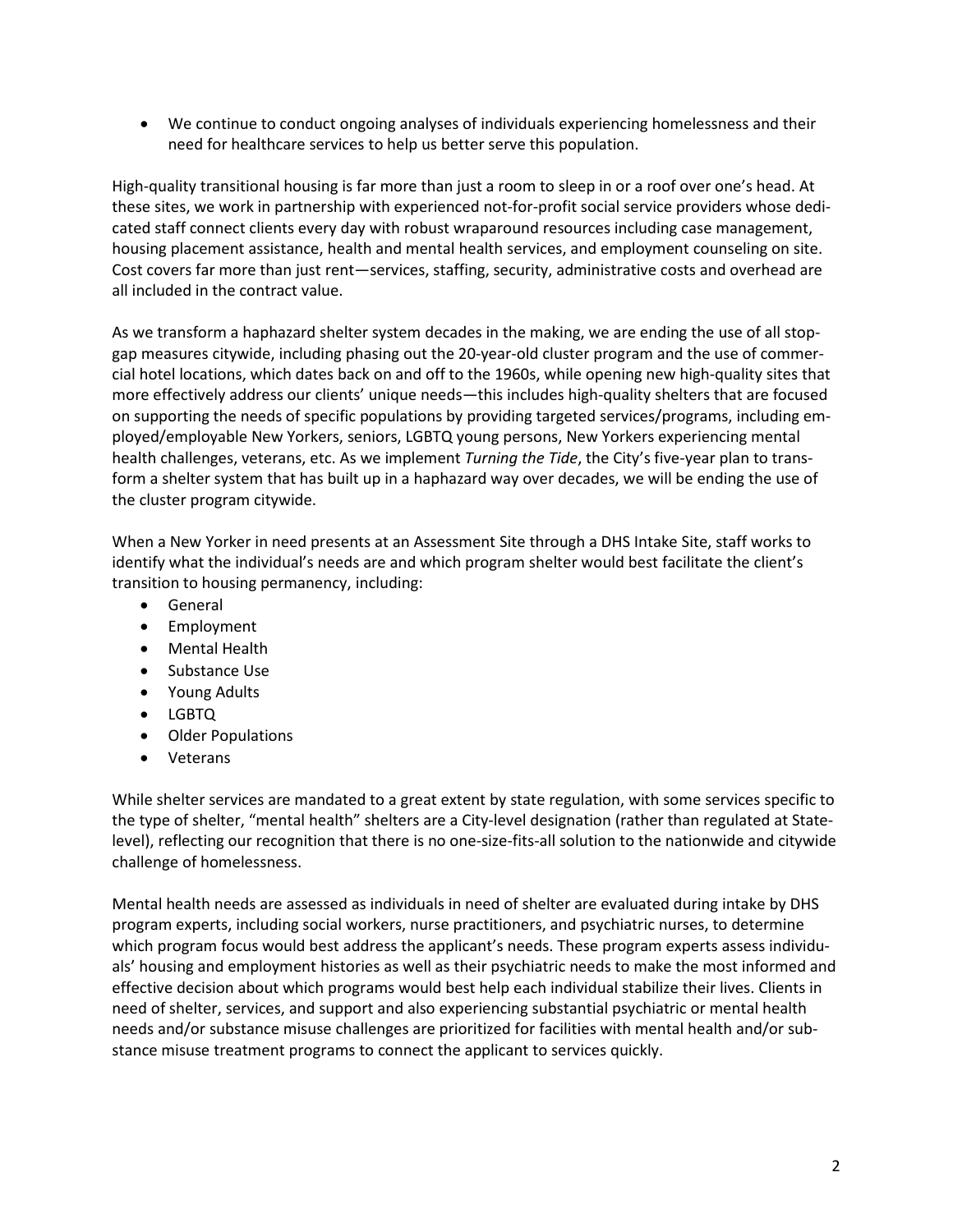There are a variety of factors we consider to determine a client's appropriateness for a mental health placement, including:

- History of severe mental illness;
- Past or recent psychiatric hospitalizations;
- Client's current functioning and behavior based on self-report and staff observation; and/or
- Clinical recommendation as a result of recent mental health examination or psychiatric evaluation.

Additionally, because clients may not report the challenges they are experiencing at intake, staff sometimes come to understand those challenges only during the course of working directly with clients onsite in shelter. As a result, referrals are also made from other shelters in the Single Adult system to Mental Health shelters on case-by-case basis, based on the assessment conducted by and relationships developed between case managers, housing specialists, social workers, nurse practitioners, and psychological evaluators—a collaborative needs-based determination made by social service staff and Program experts working closely with clients to help them back on their feet.

There is not a strict "label" or specific type of diagnosis required to be placed in a Mental Health shelter. Mental health needs are assessed at an individual level, with shelter-placement recommendations made based on conversations between social service staff and Program experts performing the assessment and those shelter and Program staff on-site at the specific location. If an individual placed in a Mental Health program, which is because DHS staff and the staff on-site at the location have determined, through careful deliberation, that an intensive focus on addressing Mental Health services and supports would best position the individual to obtain housing permanency. For those individuals residing at other facilities that may also experience some mental health challenges, dedicated staff remain focused on working with clients to address those unique needs and connect them with the care and services they need to get back on their feet.

Overall, NYC DHS mental health shelters provide:

- On-site behavioral health and medical services, as well as linkages to off-site care in the community.
- Behavioral health services include: psychiatric assessment, ongoing medication management, individual therapy, and group therapy related to mental illness, substance use, psychoeducation related to trauma, etc.
- Medical Services include: primary care services, episodic care, and assisting the client in accessing urgent care as needed. For clients with co-occurring mental health and substance use disorders, supportive services include harm reduction and health promotion to reduce the frequency and duration of both drug/alcohol and/or psychiatric hospitalizations. For clients with opioid use disorder, medication-for-addiction-treatment is provided onsite or via linkage to care in the community.
- The medical provider is certified by the State to provide overdose prevention training and ensure that staff able to provide overdose prevention responses are present at all times, with any staff that interact with clients, including security staff, equipped to administer live-saving naloxone should they witness an overdose. Facility staff and residents at HRA HASA facilities are also trained in opioid antagonist administration to prevent overdose in these facilities.
- The medical provider also communicates with external service providers and hospitals as needed, including managing visits to emergency departments, admissions, and discharges.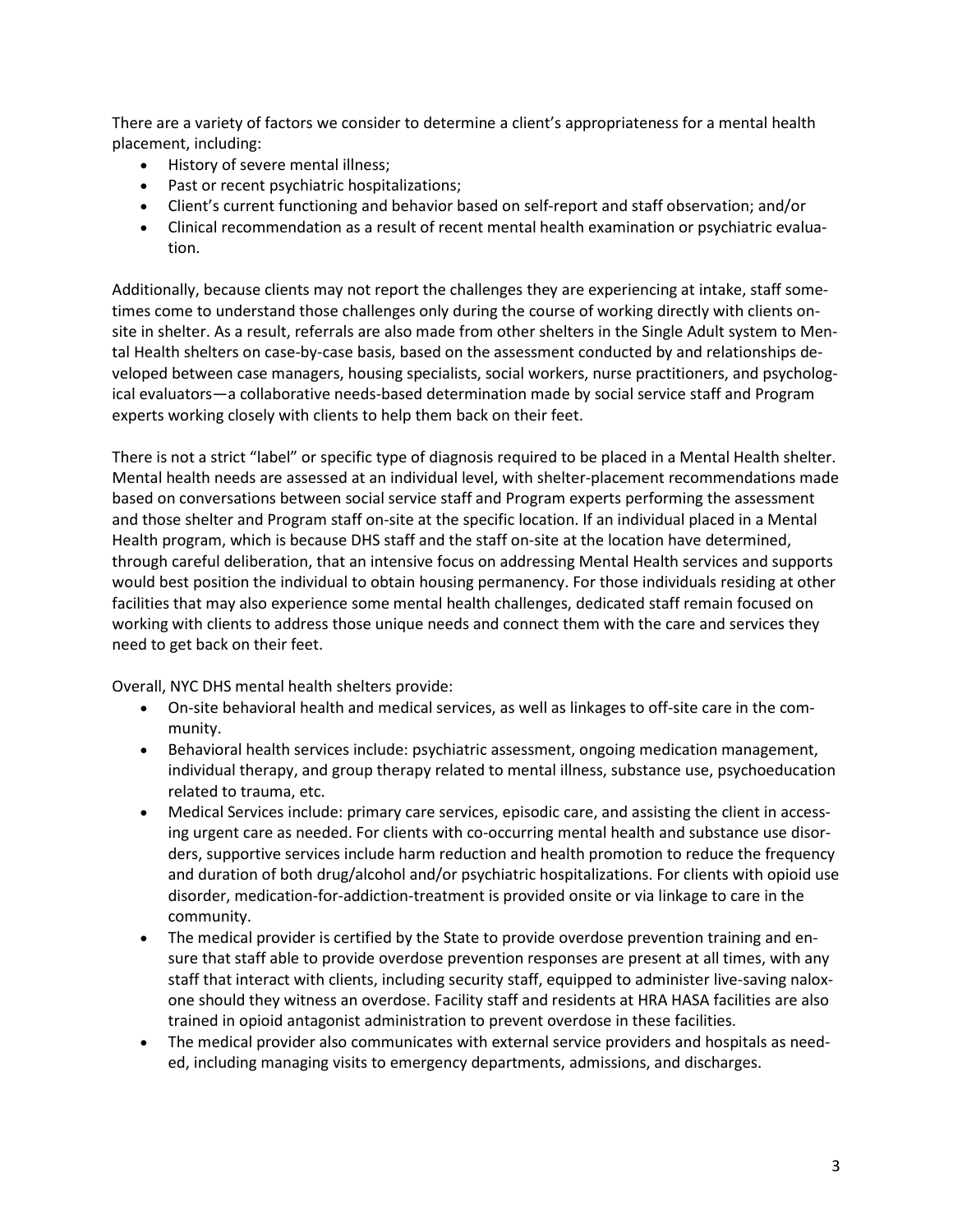Please note, however, that while shelters with qualified medical providers on site may provide supervised medication administration, generally speaking Mental Health shelters are not assisted living facilities, psychiatric centers, or medical institutions; as such, these locations do not provide skilled nursing services or assistance with activities of daily living.

Overall, the City has made important progress transforming a haphazard shelter system decades in the making by investing in historically underfunded not-for-profit service provider partners and facilities to ensure those partners are appropriately funded to deliver the services our homeless neighbors depend on as they get back on their feet – this includes addressing conditions that have built up over many years and raising the bar for services that we provide our homeless neighbors, moving away from a onesize-fits-all strategy towards people- and community-based system that is response to families' and individuals' unique needs. For example:

• Investing in historically underfunded facilities and providers will help us turn the tide, which is why we've dedicated unprecedented dollars (more than a quarter-billion new dollars annually) to modernizing the outdated rates that our vital provider partners had been receiving for years to ensure those partners are appropriately funded to deliver the services our homeless neighbors depend on as they get back on their feet, while expanding education-focused programs and increasing our social work staffing and mental health services, thanks to First Lady Chirlane McCray's ThriveNYC Initiative.

Overall, our funding for mental health shelters has increased by more than 50 percent since FY14. And our investment in mental health services and supports of course goes beyond funding for Mental Health shelters, including efforts like Mental Health First Aid, which we are providing to all DHS and provider frontline staff systemwide, such as social workers, case managers, facilities, maintenance, fleet, and security staff over the next two years.

#### **Medical Services Providers at Assessment sites:**

In addition to the initiatives listed above, we are enhancing our provision of medical services at DHS intake and assessment facilities. Recognizing there is no one-size-fits-all solution to the citywide challenge of homelessness, we remain focused on continually strengthening our assessments of each individual and household's unique needs so that we can most effectively provide New Yorkers experiencing homelessness with the services and supports that would help them stabilize their lives, including connecting them with medical care in the community and developing strong linkages between shelter facilities and community-based service providers, organizations, and sister City Agencies.

By further developing and revising medical and mental health standards for the delivery of services at FWC intake and single adult assessment shelters, we are improving the ways in which our clients are placed in appropriate shelters as well as ensuring they are connected to care.

To that end, in 2018, we issued a request for proposal (RFP) seeking qualified medical providers to deliver enhanced medical and behavioral health services at DHS intake and assessment facilities. Last year, we awarded those contracts, enhancing our front-door evaluations of each client and the factors that may have contributed to their homelessness, and in late 2019 opened assessment clinics:

- 30th Street Assessment Shelter (provider: Care for the Homeless)
- Bedford Atlantic Assessment Facility (provider: NYU-Langone, formerly Lutheran)
- PATH Family Intake (provider: The Floating Hospital)

The service providers at these medical clinics are responsible for: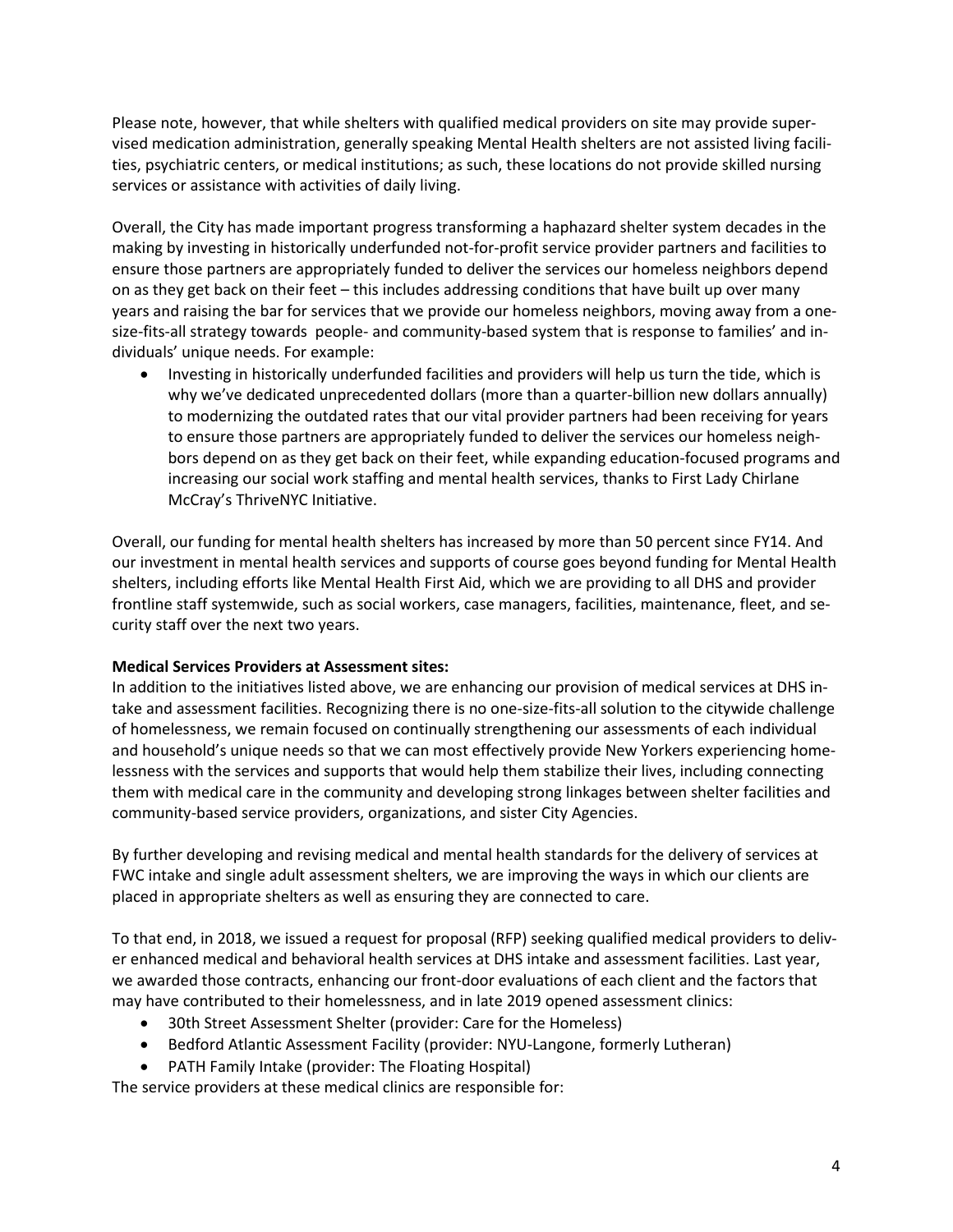- assessing the medical and behavioral health needs of New Yorkers seeking shelter from the City upon arrival at assessment;
- communicating with their outside medical providers, if any—and, if none, help connect clients with off-site medical care or other healthcare services within the community;
- performing or referring for recommended health screenings, including preventive health screening;
- providing care coordination and health promotion/health coaching; and
- communicating with hospitals about overall policies, practices, and systems, as well as regarding specific households' needs, including coordinating care and liaising with hospital Emergency Department and in-patient unit staff on clients' behalf and provide crisis prevention and intervention.

In addition, they are helpful in determining if an individual is medically appropriate for shelter. If/when an individual may be determined inappropriate for shelter, clinical staff coordinate with a hospital to refer to medical services.

Following the medical and behavioral health evaluation, shelter staff will identify and prioritize clients who are in need of immediate medical or psychiatric evaluation or episodic care for clients who do not wish to access community services and care coordinators will ensure individuals are promptly connected to community-based medical and behavioral health service providers as recommended by the evaluations.

For clients receiving specialty care (HIV, Hepatitis C, dialysis, etc.) who may have their own specialized care coordinators, the provider will also facilitate care coordination and continuity of care. Through establishing and maintaining contacts with providers in the neighborhood, the care coordinator will advocate for timely and adequate community-based services.

The assessments conducted by service providers at these medical clinics also help shelter staff more effectively assist clients with accessing services and transitioning into permanent housing.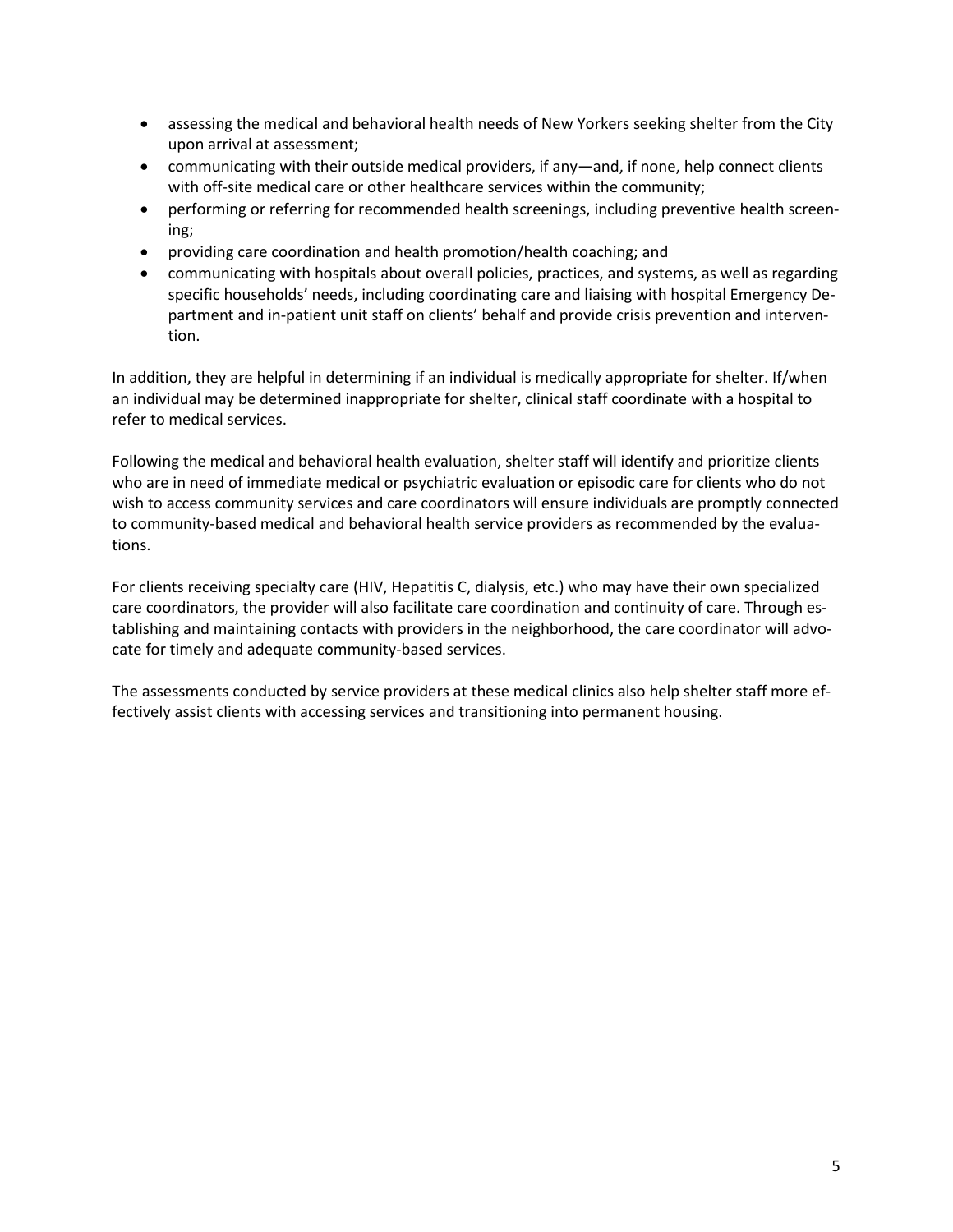### **Outlined below is the information for Calendar Year 2019 solicited in Local Law 115 of 2017**

 $\overline{\Gamma}$ 

### **1. The number of shelters, domestic violence shelters, and HASA facilities with on-site mental health services, as well as the total number of shelters, domestic violence shelters and HASA facilities**

DHS conducted a survey with all the shelter programs, to collect information for on-site mental health services. A total of 64 DHS shelter programs and 1 HRA Domestic Violence shelters provided on-site mental health services (Table 1). DHS's approach is to place clients at the most appropriate location for their particular needs as such, not all shelters specialize in serving clients with mental health needs, given that only a proportion of clients have a mental health condition.

|                                                           | Overall number of<br>shelter programs | Number of shelter programs with on-site<br>mental health services |
|-----------------------------------------------------------|---------------------------------------|-------------------------------------------------------------------|
| <b>Shelters</b>                                           | 495                                   | 64                                                                |
| Single adults                                             | 145                                   | 36                                                                |
| Safe Haven                                                | 20                                    | 14                                                                |
| Veterans short term housing / Criminal<br>Justice Shelter | 3                                     | 1                                                                 |
| <b>Adult Families</b>                                     | 21                                    | $\overline{2}$                                                    |
| <b>Families with Children</b>                             | 306                                   | 11                                                                |
| <b>Domestic Violence Shelters</b>                         | 54                                    | $\mathbf{1}$                                                      |
| Domestic Violence Emergency Shelters                      | 46                                    | $\mathbf 0$                                                       |
| Domestic Violence Tier II Shelters                        | 8                                     | $\mathbf{1}$                                                      |
| <b>HASA Facilities</b>                                    | 159                                   | 17                                                                |
| Emergency SRO / Family Provider Sites                     | 142                                   | $\mathbf 0$                                                       |
| <b>Emergency Transitional Provider Sites</b>              | 17                                    | 17                                                                |

Note: These are shelter programs that were active as of December 31 of the reporting year

#### **2. A description of the mental health services in each intake center**

*Families with Children*: Families with children enter DHS shelter through the central intake center called the Prevention Assistance and Temporary Housing (PATH) center. All new families that report a health issue at intake (e.g., feeling sick) and those with specific needs, such as pregnant women, families with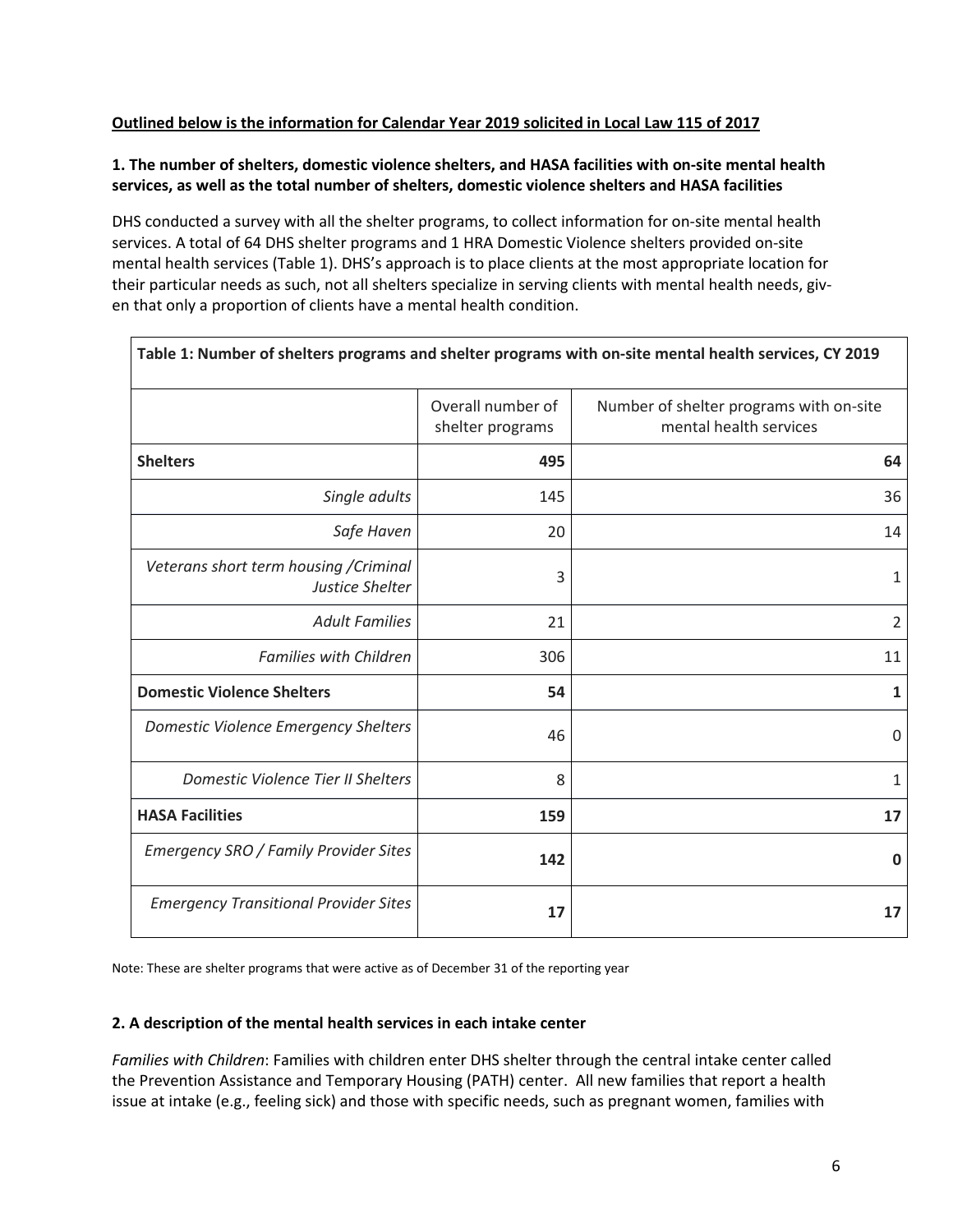infants or who have a member with an acute medical condition or recent hospitalization are seen by the clinical provider at PATH, The Floating Hospital. The on‐site clinician conducts a health screening and offers necessary emergency services, referrals as needed, and health education, as well as if needed coordination with the client's existing health care providers. As needed, families are referred to the onsite psychiatric provider for a comprehensive assessment. Once in shelter, clients are encouraged to and assisted in seeking care from their primary care physicians or a local clinic of their choice.

In addition, families self‐reporting or observed to be facing mental health or substance use challenges are referred to DHS Resource Room Social Workers for further assessment. Resource Room Social Workers complete mental health and substance use assessments in the DHS CARES system. Assessment findings determine whether or not a call will be placed to 911 for EMS assistance and possible hospitalization.

Further, DHS and ThriveNYC launched an initiative to place licensed Masters' level social workers (LMSWs) in Families with Children shelters. These Social Workers serve as Client Care Coordinators directly in shelters as employees of DHS contracted providers. Client Care Coordinators work with clients to improve access to mental health services in the Families with Children shelter system and to assist families who are homeless as they navigate multiple systems and cope with the stressors and anxiety induced by homelessness.

*Adults*: After intake, all adults admitted to the shelter system are sent to an assessment shelter where providers conduct a comprehensive assessment including history and physical, brief psychiatric assessment, and substance use assessment. This assessment is used to direct new entrants into the DHS system toward either a general, mental health or substance use shelter, or an employment shelter. Mental health shelters provide specialized mental health services on-site as well as linkage to an array of outpatient mental health services. On-site services include psychiatric assessment, ongoing medication management, individual therapy, group therapy related to mental illness, substance use, psychoeducation related to trauma, etc., and crisis management and de-escalation. The following outpatient services are available to DHS clients with mental health conditions:

- Care Coordination: a specially trained individual or team that helps clients better understand and manage their conditions, works with clients to create a plan of care that meets their physical, mental health and social service needs and assists the client in finding the services and programs that are right for their needs.
- Assertive Community Treatment (ACT): an evidence‐based practice model where a team composed of multiple specialized behavioral health providers, including a registered nurse and vocational supports, work together to provide treatment, rehabilitation, care coordination and support to individuals diagnosed with a severe mental illness and whose needs have not been well met by more traditional mental health services. Since mid-2017, 10 new ACT teams have been assigned to cover all the DHS mental health shelters. Note: these are not DHS-contracted or DHS-operated teams/programs.
- Intensive Mobile Treatment (IMT): a specialized team that provides intensive and non‐billable treatment in settings that are convenient to clients who may be unstable. Note: these are not DHS-contracted or DHS-operated teams/programs.
- Mobile Crisis Team (MCT): a team that is contracted by the New York City Department of Health and Mental Hygiene (DOHMH) to respond to mental health crises in the community within 48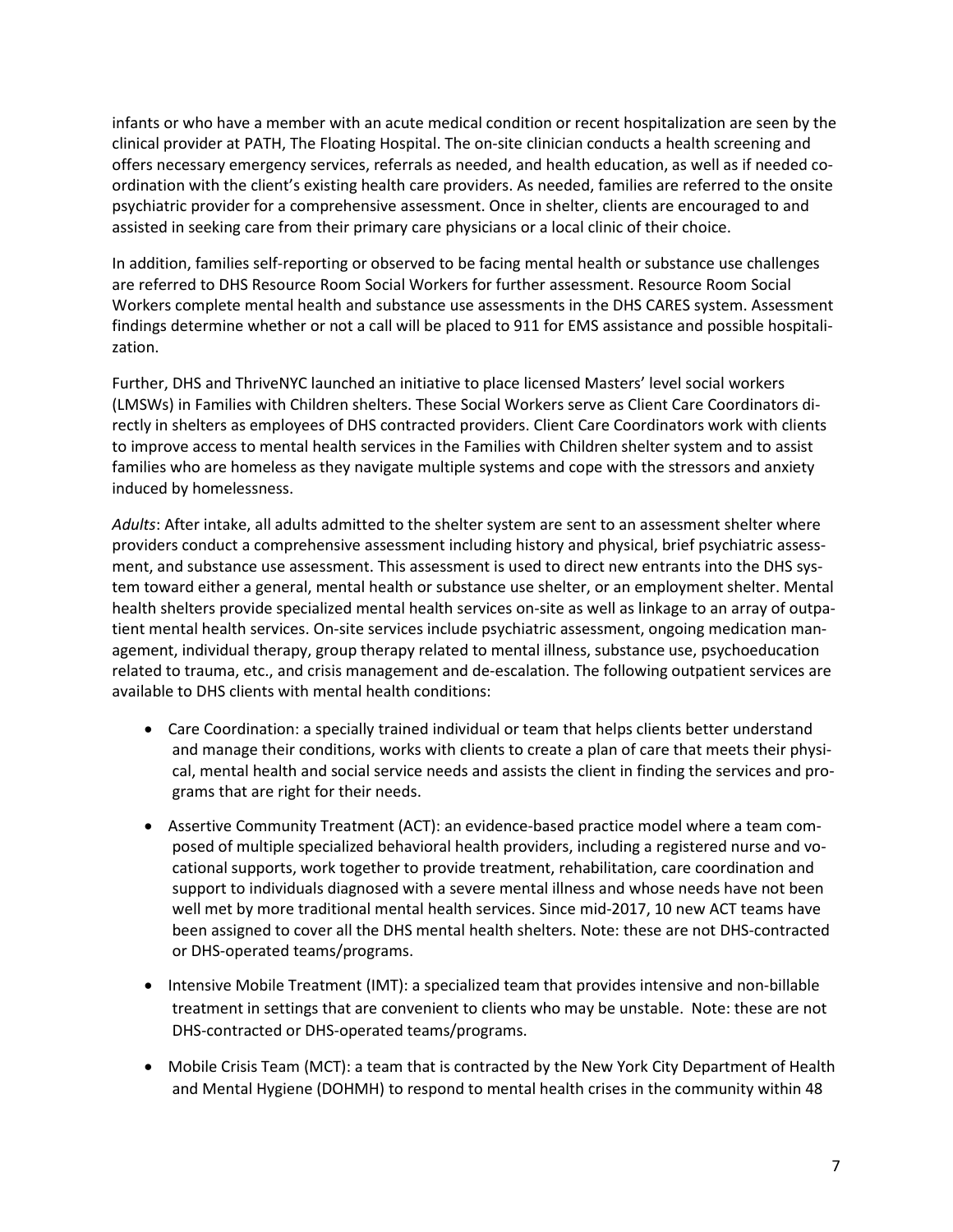hours of receiving a referral. MCTs are staffed by mental health professionals who can assess the referred person and their situation, provide crisis counseling and make referrals to community-based mental health and substance misuse services for ongoing care, and emergency services as needed. The DHS Office of the Medical Director developed mechanisms to improve access to shelters for MCTs. Note: these are not DHS-contracted or DHS-operated teams/programs.

*Adult Families:* For adult families, self-assessments are conducted at intake centers where individuals respond to questions posed from staff. Clinical assessments are not conducted by a clinician at these sites.

*Naloxone in Shelters and HASA Facilities:* At intake, all individuals seeking shelter from NYC DHS are assessed for substance use challenges in addition to mental health challenges. Comprehensive Health Assessment Teams (CHAT), for example, help conduct an early assessment of mental health and substance use history to determine if a person may be effectively served and/or eligible for supportive housing. Individuals who are identified as experiencing substance use challenges may be referred to a Credentialed Alcoholism and Substance Abuse Counselor (CASAC) for further referral to in- or out-patient substance use treatment. If a client appears to be in crisis upon arrival at intake, intake staff contact HRA's Customized Assistance Services and request an emergency psychiatric evaluation and possible hospitalization if appropriate.

All shelters, including intake and assessment sites,are equipped with staff who are trained to act as overdose first-responders and to administer naloxone; we continue to train staff on an ongoing basis; and we continue to conduct trainings for clients as well, implementing a train-the-trainer model. To that end, DHS Peace Officers are also trained in naloxone administration and are certified Opioid Overdose Responders. In late 2016, the DHS Medical Office started systematically training DHS staff in naloxone administration to ensure that all shelters have a trained staff capable to administer naloxone to clients suspected of having an overdose on all shifts. In November 2016, DHS became an independent state certified Opioid Overdose Prevention Program (OOPP), led by the Office of the Medical Director. In FY 2020 (July 1, 2019 through June 30, 2020), DHS provided an initial training for 3,267 staff and a refresher training<sup>1</sup> for 510 staff, in addition to training 7,056 clients, for a total of 10,833 individuals trained in administering naloxone.

To reduce the number of overdose deaths, beginning in December 2017, HRA HASA started training facility staff routinely as trainers and responders in the administration of the opioid antagonist, naloxone. Staff who successfully compete the training are State Certified Opioid Overdose Responders. In 2018, HRA HASA implemented an opioid overdose training plan and overdose response policy which includes training facility residents in addition to training facility staff in administering an opioid antagonist, such as naloxone, to clients suspected of having an overdose. In FY 2020 (July 1, 2019 through June 30, 2020),

<sup>&</sup>lt;sup>1</sup> Refresher training is offered if two (2) years has passed since receiving opioid antagonist administration training. In late 2016, the DHS medical office started systematically training DHS staff in naloxone administration to ensure that all shelters have a trained staff member(s) capable to administer naloxone to clients suspected of having an overdose on all shifts. In 2019, 510 staff members were required to complete a refresher training since two years had passed since their initial training.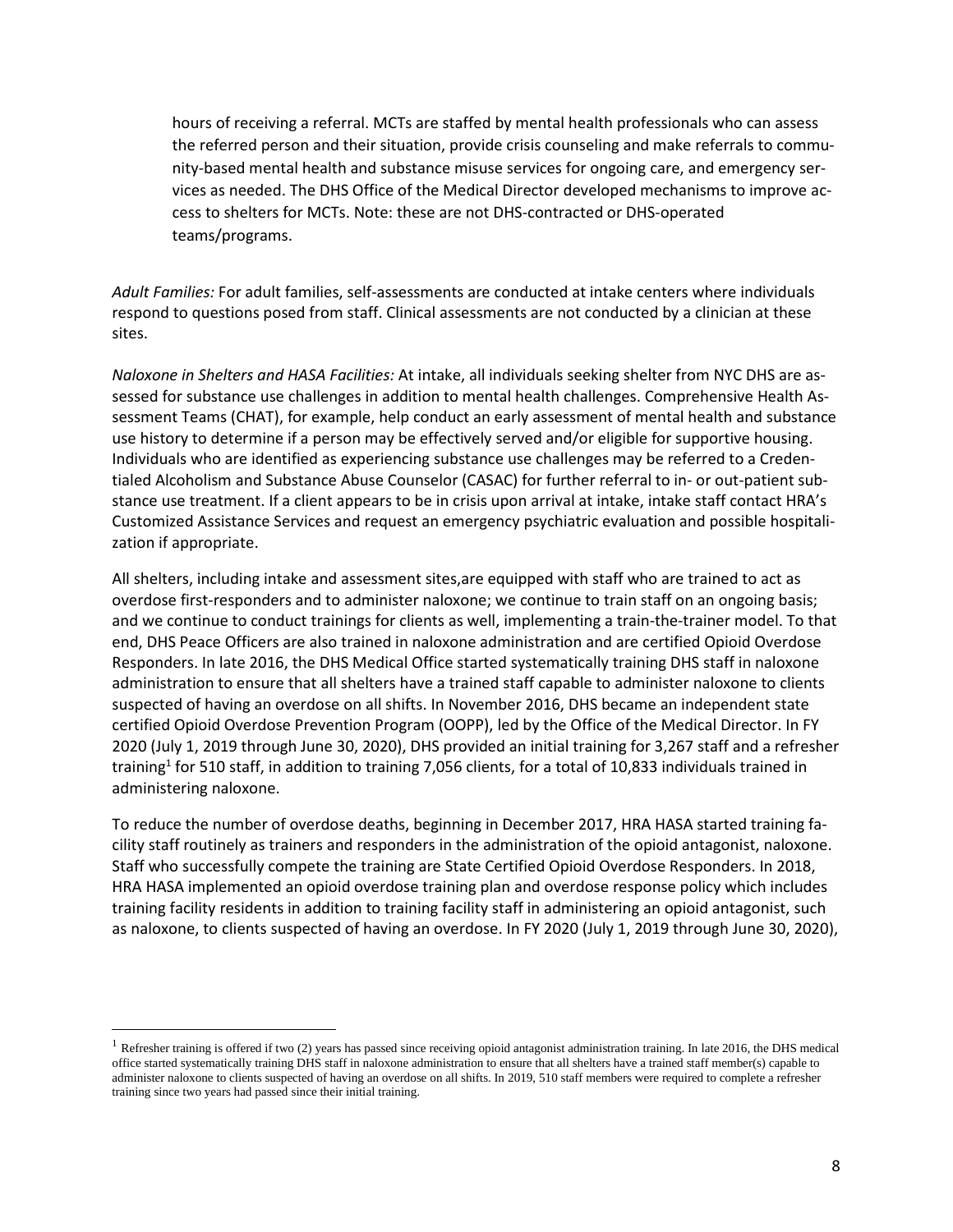HRA HASA has provided an initial training<sup>2</sup> for 459 facility staff in addition to 780 facility residents, for a total of 1,239 individuals trained in administering naloxone.

Mental health services at HASA Emergency Transitional Provider Sites and Permanent Congregate Provider Sites include programs for crisis intervention and referrals for short-term hospitalization for clients diagnosed with mental illness. Treatments include individual therapy, group therapy, recreational therapy and psychological testing. Social service professionals and case managers assist clients with continuing care options that enhance their mental stability and independent functioning.

HRA's Office of Domestic Violence provides oversight for the 24‐hour NYC domestic violence hotline which serves as one of the contact points for the domestic violence shelter system, but also provides safety planning and referrals. Safe Horizon, a private not-for-profit social service agency and DV service provider, is the City contracted provider operating the hotline.

Upon arrival at a domestic violence shelter, as required by State mandate a caseworker will conduct the Client Assessment within 48 hours of arrival. As a part of the client assessment process, the following medical and mental health questions are asked:

- Have you or your child (ren) ever been hospitalized? If yes, please explain.
- Have you or your child (ren) ever received psychiatric treatment or counseling? If yes, please explain.
- Is anyone in the family currently in treatment (Yes) or (No)?
- If yes, Name of Psychiatrist, phone#, Treatment schedule, List of medications,
- Is anyone pregnant (Yes) or (No).
	- o If yes, who and expected date of delivery?
	- o If yes, receiving prenatal care (Yes) or (No)? Where?
	- o Any complications with the pregnancy (Yes) or (No), Explain

Depending upon the responses, referrals are made. In every case there is on-going case management at the shelter.

#### **3. A description of the mental health services provided at drop-in centers and safe havens**

Drop-in centers provide a low-threshold alternative to traditional shelter for street homeless individuals and offer temporary respite where individuals can shower, eat a meal, see a doctor, and rest. There is on‐site case management and housing placement services, as well as a limited number of off‐site overnight respite beds.

Services at drop-in centers and safe havens include a psychiatric assessment and referral to care as indicated from the assessment.

 $2$  Please note that going forward, we will be changing the way that we report on the refresher trainings in order to capture refresher trainings conducted by HRA OOPP for clients who received original trainings from agencies / programs other than HRA OOPP. The current report would not reflect refresher trainings for clients whose initial Naloxone training was carried out by other agencies / programs. As such, the report reflects the number of refresher trainings as "zero". This does not mean that DSS HASA has not revisited sites in an effort to reinforce, but for a variety of reasons those efforts are not reflected in the current report. For example, it is difficult to track clients when they no longer reside at the original training site or when they wish to remain anonymous. Moreover, some many clients do not wish to participate as the trainings are voluntary.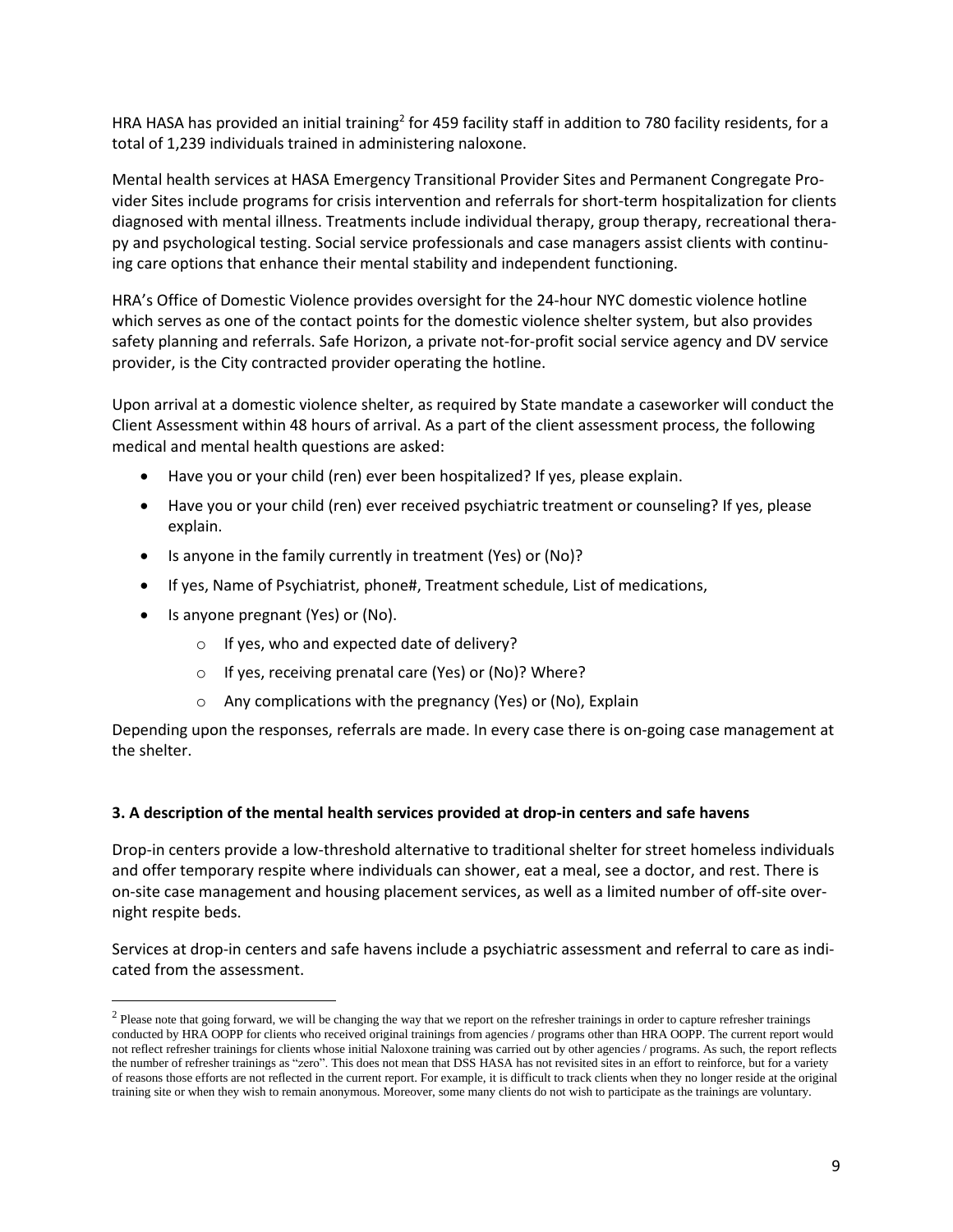Safe Havens provide an immediate transitional housing alternative for chronic street homeless clients. The street outreach teams are the sole referral source and can place clients into a Safe Haven directly from the street. Safe Havens have flexible program requirements such as no curfew and generally have smaller capacity. The program embraces housing first and harm reduction models. The primary goal is to bring clients off the streets into flexible settings with strong clinical supports to help clients transition to permanent housing. The staffing at Safe Havens is clinically rich. There are MSW level clinicians, CASAC certified staff and psychiatrists. The low client/staff ratio allows for more intensive work with each client.

# **4. A description of the mental health services provided to the unsheltered homeless population directly and by referral, including the number of removals initiated pursuant to section 9.58 of the mental hygiene law**

Outreach teams work from a harm reduction approach, building relationships with individuals who over time have historically rejected services. Outreach teams are also focused on the most vulnerable of those living outside to ensure they are safe and/or not at risk for injury or death. Outreach teams also perform crisis intervention assessments and work on placements to indoor settings through on-going case management and supportive services. This includes linking clients to medical benefits as they continue to work with these individuals throughout their journey. The outreach teams meet people "where they are" both literally and figuratively— whether that means conducting a psychiatric evaluation on a street corner or sending an outreach worker who can speak to a client in his or her native language.

In 2019, there were 15 removals initiated by DHS contracted outreach teams pursuant to section 9.58 of the mental hygiene law.

Overall, DHS Outreach teams provide emergency and crisis intervention, counseling, case management, assistance with entitlements, benefits, housing and other resources, and provides referrals and linkages to health care services, as necessary, to individuals choosing to live on the streets.

### 5. A list of the 10 most common mental health issues for adults living in shelters, as self-reported at **intake/assessment, and the 10 most common medical health issues for children living in shelters, as self-reported at intake/assessment**

The tables below outline the top 10 mental health conditions among adults in Adult Families, Single Adults, and Families with Children shelters. This is self-reported data at the time of application from every adult client that spent the night in an adult family, families with children or single adult shelter in 2019. In this data collection method, each client has the ability to report several health conditions and these data are not de-duplicated. These counts include clients that turned 18 while in shelter during 2019.

| Table 2. Top Ten Mental Health Conditions from Intake/Assessment for Adults in<br><b>Adult Families Shelter in 2019</b> |                                |       |
|-------------------------------------------------------------------------------------------------------------------------|--------------------------------|-------|
| Rank                                                                                                                    | <b>Mental Health Condition</b> |       |
| $\mathbf{1}$                                                                                                            | Depression                     | 1.195 |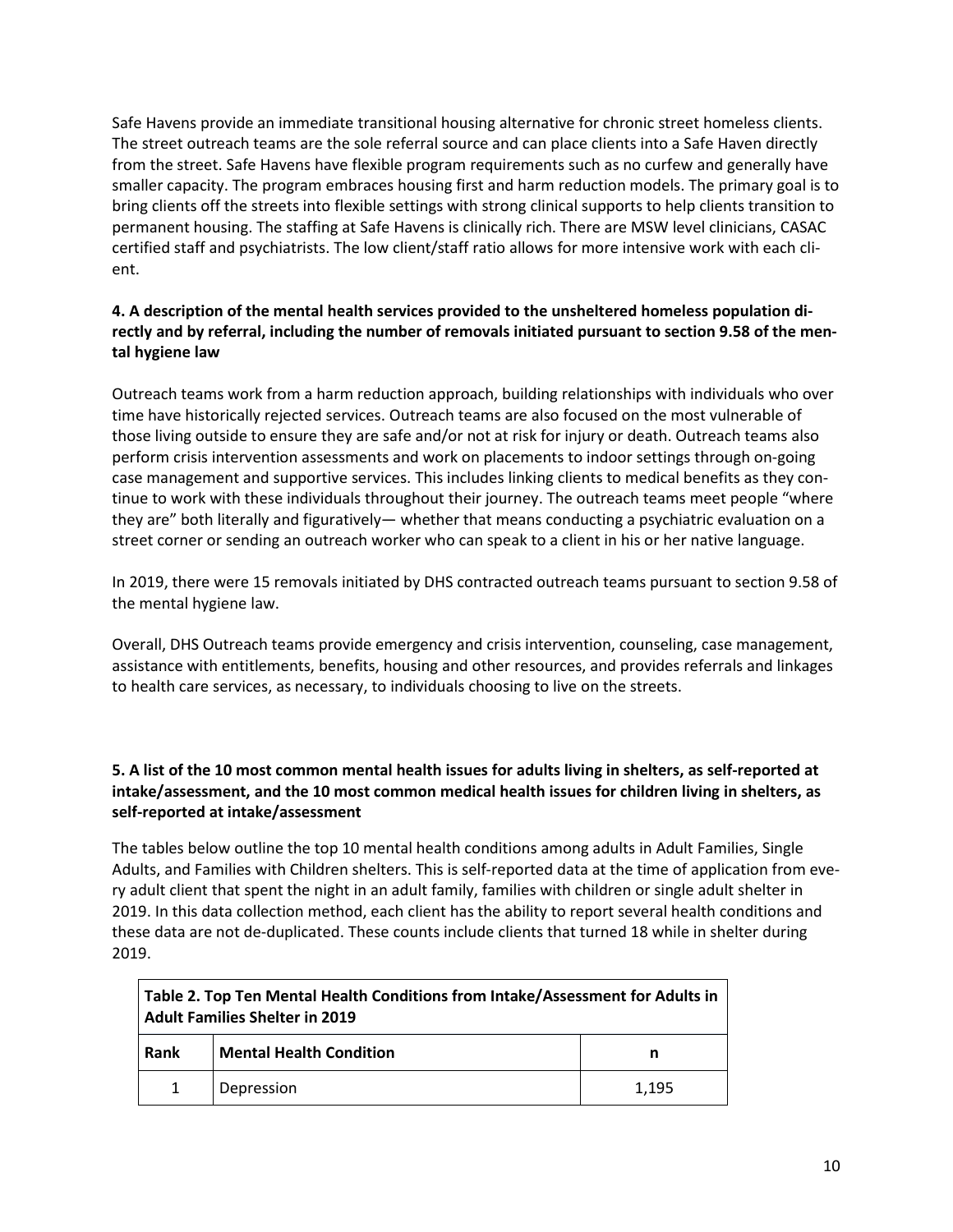| 2  | Anxiety                                         | 1,108 |
|----|-------------------------------------------------|-------|
| 3  | Bipolar disorder                                | 891   |
| 4  | Post-traumatic stress disorder (PTSD)           | 475   |
| 5  | Schizophrenia                                   | 324   |
| 6  | Attention-deficit hyperactivity disorder (ADHD) | 247   |
| 7  | Panic Disorder                                  | 238   |
| 8  | Substance use disorder                          | 156   |
| 9  | Developmental disability or autism              | 136   |
| 10 | Schizoaffective disorder                        | 121   |

# **Table 3. Top Ten Mental Health Conditions from Intake/Assessment for Adults in Single Adults in Shelter in 2019**

| Rank           | <b>Mental Health Condition</b>                  | n     |
|----------------|-------------------------------------------------|-------|
| $\mathbf{1}$   | Depression                                      | 6,476 |
| $\overline{2}$ | Bipolar disorder                                | 5,928 |
| 3              | Anxiety                                         | 4,180 |
| 4              | Schizophrenia                                   | 3,052 |
| 5              | Post-traumatic stress disorder (PTSD)           | 2,144 |
| 6              | Substance use disorder                          | 1,759 |
| $\overline{7}$ | Alcohol dependence                              | 1,164 |
| 8              | Developmental disability or autism              | 1,100 |
| 9              | Schizoaffective Disorder                        | 1,043 |
| 10             | Attention-deficit hyperactivity disorder (ADHD) | 862   |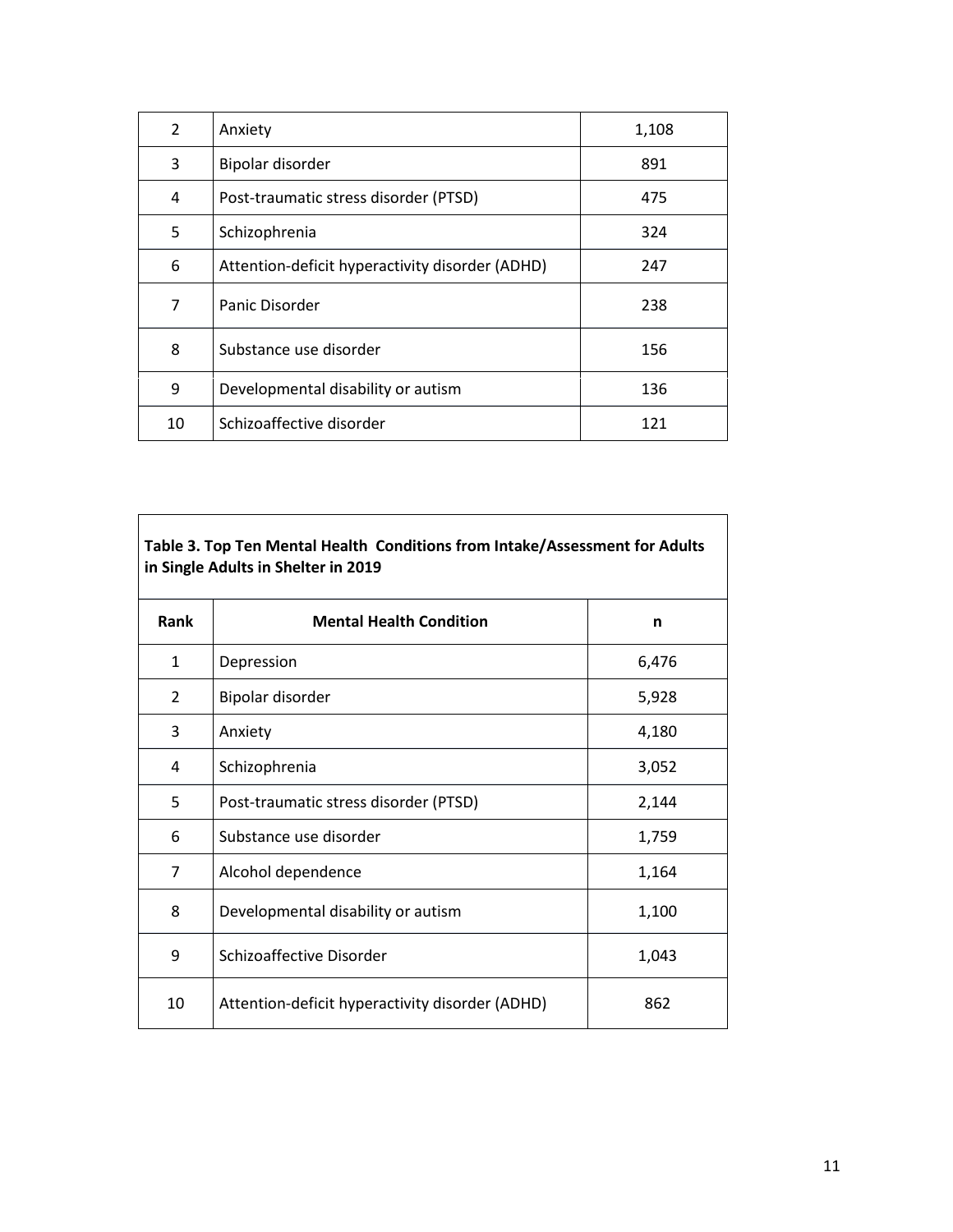| <b>Families with Children Shelter in 2019</b> |                                                 |       |
|-----------------------------------------------|-------------------------------------------------|-------|
| Rank                                          | <b>Mental Health Condition</b>                  | n     |
| 1                                             | Depression                                      | 2,417 |
| 2                                             | Anxiety                                         | 2,092 |
| 3                                             | Bipolar disorder                                | 1,376 |
| 4                                             | Developmental disability or autism              | 876   |
| 5                                             | Post-traumatic stress disorder (PTSD)           | 855   |
| 6                                             | Attention-deficit hyperactivity disorder (ADHD) | 443   |
| 7                                             | Panic Disorder                                  | 289   |
| 8                                             | Schizophrenia                                   | 279   |
| 9                                             | Substance use disorder                          | 130   |
| 10                                            | Schizoaffective Disorder                        | 102   |

**Table 4. Top Ten Mental Health Conditions from Intake/Assessment for Adults in Families with Children Shelter in 2019**

Note: These counts include clients who turned 18 while experiencing homelessness and residing in NYC DHS shelter during 2019

The DHS Office of the Medical Director collects self-reported behavioral health conditions for new families applying for shelter at the Families with Children (FWC) intake center (PATH) that report a health issue at intake (e.g., feeling sick or have a contagious condition) and also collects health information from returning families that have not previously completed the expanded health screening, if they presented to the clinic for another issue (e.g., pregnancy, recent hospitalization).

- In 2019 data were collected for 2,036 children, of those, 92 children (5%) had at least one mental health condition, as reported by the head of the household for each family member. The leading mental health condition among children was depression (Figure 1).
- The health screening captures self-reported mental health information on the seven most common mental health conditions among children plus an option to mark 'other' with the ability to specify what the other conditions entail.
- Figure 1 shows the mental health conditions among children as reported by head of the household for each family member. Some children have more than one mental health conditions.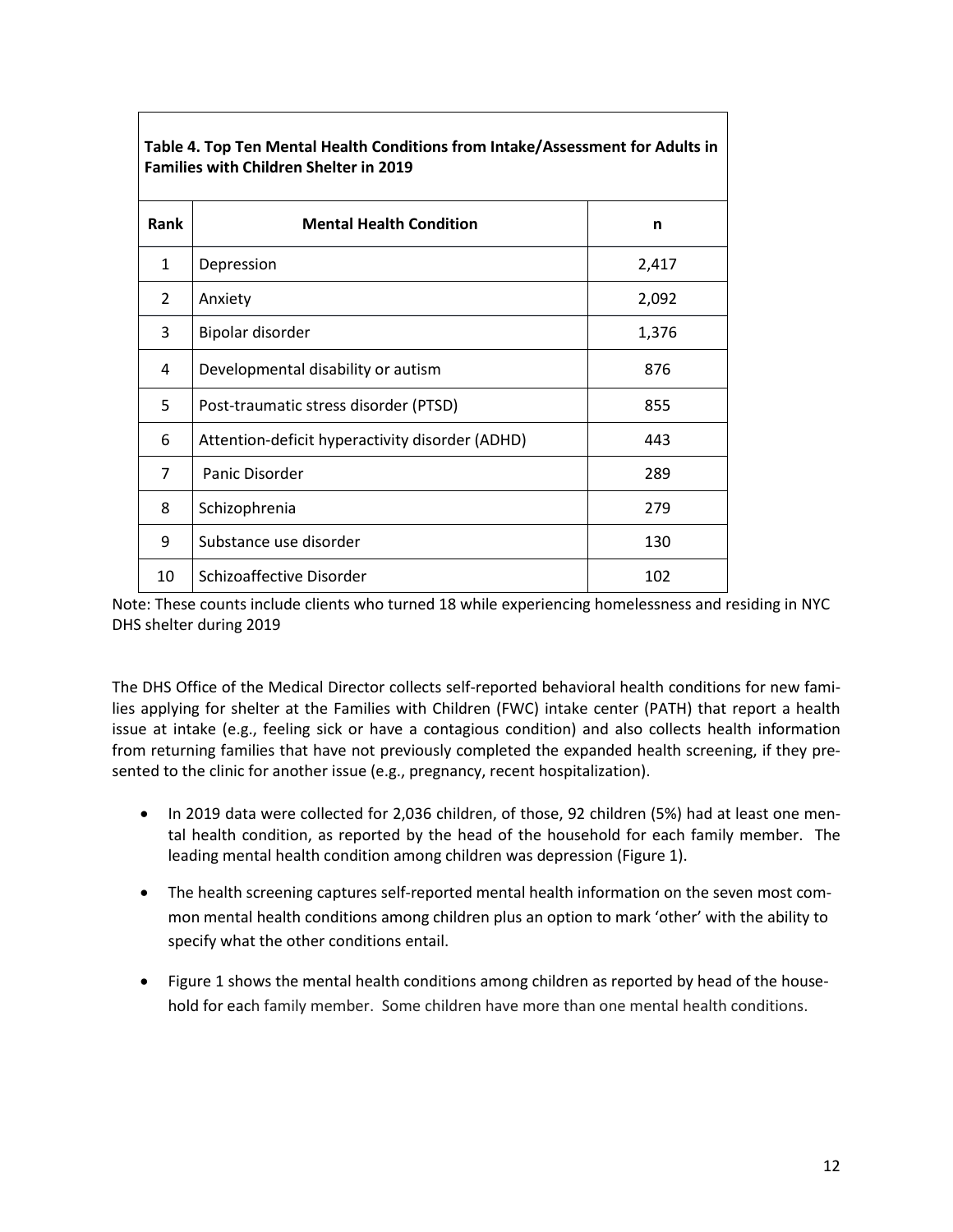

**Figure 1: Mental health conditions among children as reported by head of the household for each**

**family member at Families with Children intake center, 2019 (N=92)<sup>3</sup>**

# 6. A list of the 10 most common mental health issues for adults living in shelters and the 10 most **common mental health issues for children living in shelters, as reported by providers under contract or similar agreement with the department to provide mental health services in shelter**

The tables below outline the most common mental health conditions among children (Table 5) and adults (Table 6) living in shelter as reported by the providers at Intake and Assessment. Autism and substance use disorder were the leading mental health condition reported among children and adults, respectively.

| Table 5: Most common mental health conditions among children as reported by the medical provider |
|--------------------------------------------------------------------------------------------------|
| at PATH, CY 2019                                                                                 |
|                                                                                                  |

| Rank | <b>Mental Health Condition</b>            |
|------|-------------------------------------------|
|      | Autism                                    |
|      | Attention-deficit/ hyperactivity disorder |
| 3    | Learning disability                       |
| 4    | Anxiety                                   |
| 5    | Depression                                |

**<sup>3</sup>** Some children had more than one mental health conditions.